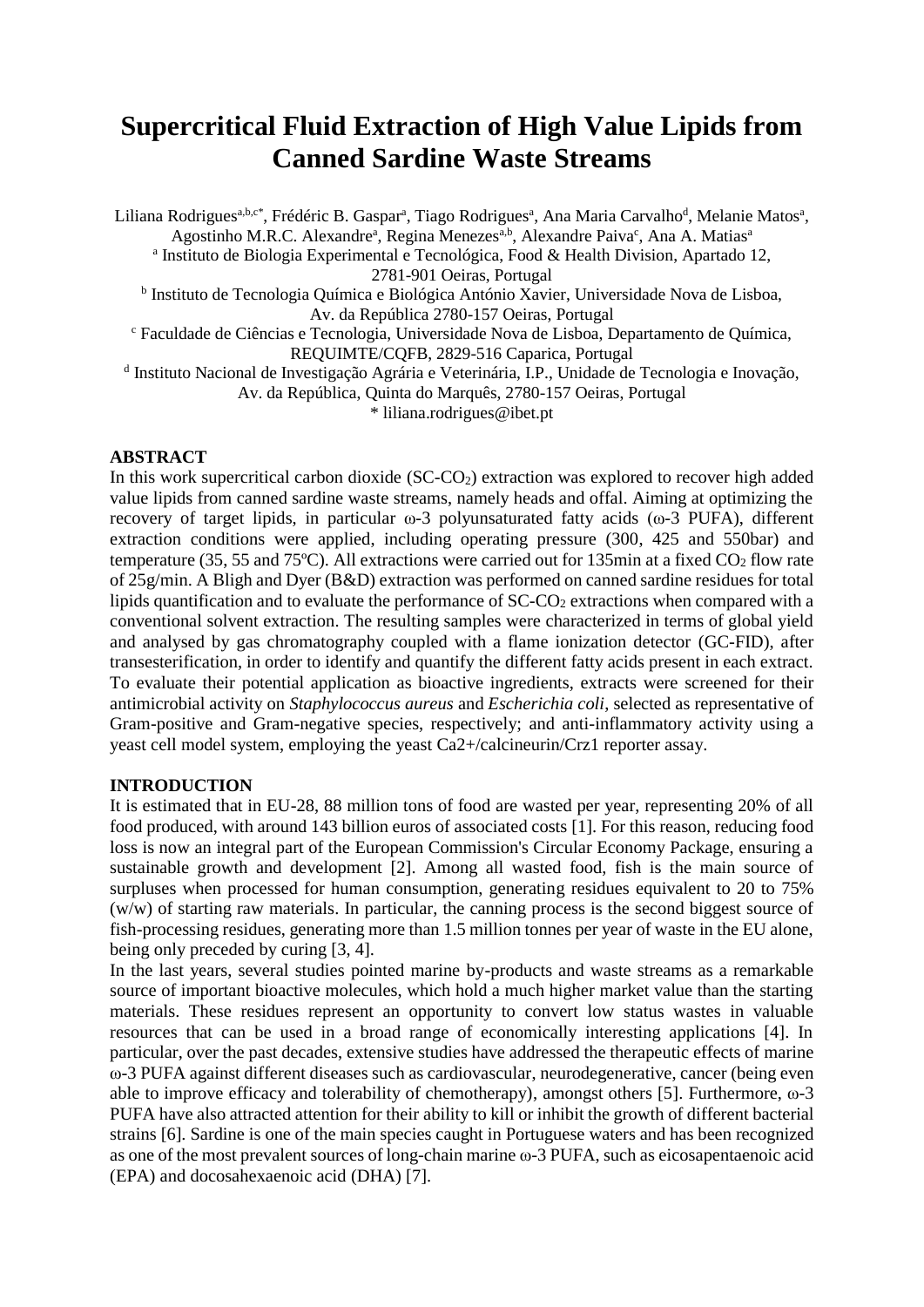Nowadays, with the challenges arisen by the competitiveness of the globalized market and by an increasing awareness of the need to protect the environment, there has been a growing interest in developing green processes and technologies that enable a selective and effective recovery of high added value compounds from natural and renewable raw materials  $[8]$ . SC-CO<sub>2</sub> is cheap, environmentally friendly and generally recognized as safe by FDA and EFSA. Furthermore, its high diffusivity combined with its easily tuneable solvent power, make this alternative solvent highly attractive for the extraction of bioactive compounds, at both laboratorial and industrial scales [9, 10]. In fact,  $SC-CO<sub>2</sub>$  extraction is considered to be an important process in pharmaceutical, nutraceutical, food and cosmetic industries, as it does not involve the use of toxic solvents, increasing the selectivity towards valuable bioactive compounds, while preserving their bioactivity [10]. In particular,  $SC-CO<sub>2</sub>$  extraction has already proven to be a good technology to isolate fatty acids from different natural sources, including fish [9].

Within this context, in this study,  $SC\text{-}CO<sub>2</sub>$  technology was explored to extract valuable lipids from canned sardine heads and offal, namely ω-3 PUFA. The resulting extracts were characterized in terms of global extraction yield, analysed by GC-FID and further tested for their potential antimicrobial and anti-inflammatory activities.

#### **MATERIALS AND METHODS**

**Raw material.** Canned sardine (*Sardina pilchardus*) heads and offal (hereinafter referred to as steamed sardine residues, SSR) were kindly provided by Fábrica de Conservas A Poveira, Portugal, in January 2017, and stored at -20 $^{\circ}$ C in the absence of light. Part of the raw material was dehydrated using a Coolsafe Superior Touch 55-80 freeze dryer (Scanvac) at -55°C. After approximately 72h, the residues were milled using a cutter-emulsifier CKE-8 (Sammic). The frezze-dried residues (hereinafter referred to as freeze-dried steamed sardine residues, FDSSR) were protected from light and stored at room temperature, in a low moisture environment, until the day of experiments.

**Chemicals.** Carbon dioxide ALPHAGAZ<sup>TM</sup> 1 (99.99%, Air Liquide) was used for  $SC-CO<sub>2</sub>$ extraction experiments and acetone (99.8%) from Fisher Chemical was used for the recovery of extracts from the separators. Chemicals used for conventional solvent extractions included chloroform (95%, Carlo Erba Reagents), methanol (99.9%, Carlo Erba Reagents) and bi-distilled water. For chemical characterization of the raw material and resulting extracts, xylene (mix of isomers, Carlo Erba Reagents), isooctane (99.8%, Merck) and potassium hydroxide in methanol (Sigma-Aldrich) were used. The standard mixture of fatty acid methyl esters (52 FAMES) used for fatty acid identification and quantification was purchased from Nu-Chek-Prep, Inc.

**Moisture content determination.** The moisture content in sardine residues was determined by conventional Dean–Stark distillation, according to the procedure described by Jacobs (1939) [11]. Briefly, 75mL of xylene were added to 2g of SSR or 10g of FDSSR. At the beginning of the experiment, the electrical heating was maximized until the collection of the first droplets in the Dean–Stark receiver. Afterwards, the heating was reduced to a slower distillation rate. Distillation was conducted for 2h, after which the volume of water contained in the Dean-Stark receiver was measured and the moisture content calculated.

#### **Extraction procedures**

Conventional solvent extraction. Total lipid content in sardine residues was determined using the methodology described by Bligh and Dyer (1959) [12]. Briefly, 2g of SSR or FDSSR were homogenized, using a vortex, with a mixture of 2mL of chloroform and 2mL of methanol. After 2min of homogenization, 2mL of chloroform were added to the mixture. The mixture was further homogenized for 30s, after which 2mL of bidistilled water were added and homogenization continued for another 30s. The resulting mixture was filtrated under vacuum and transferred to a tube where it was left until complete phase separation and clarification. The aqueous layer was discarded and the chloroform layer was evaporated under a nitrogen stream. The global extraction yield of the resulting extracts was determined and samples were stored at  $-20^{\circ}$ C, in the absence of light, until further analyses.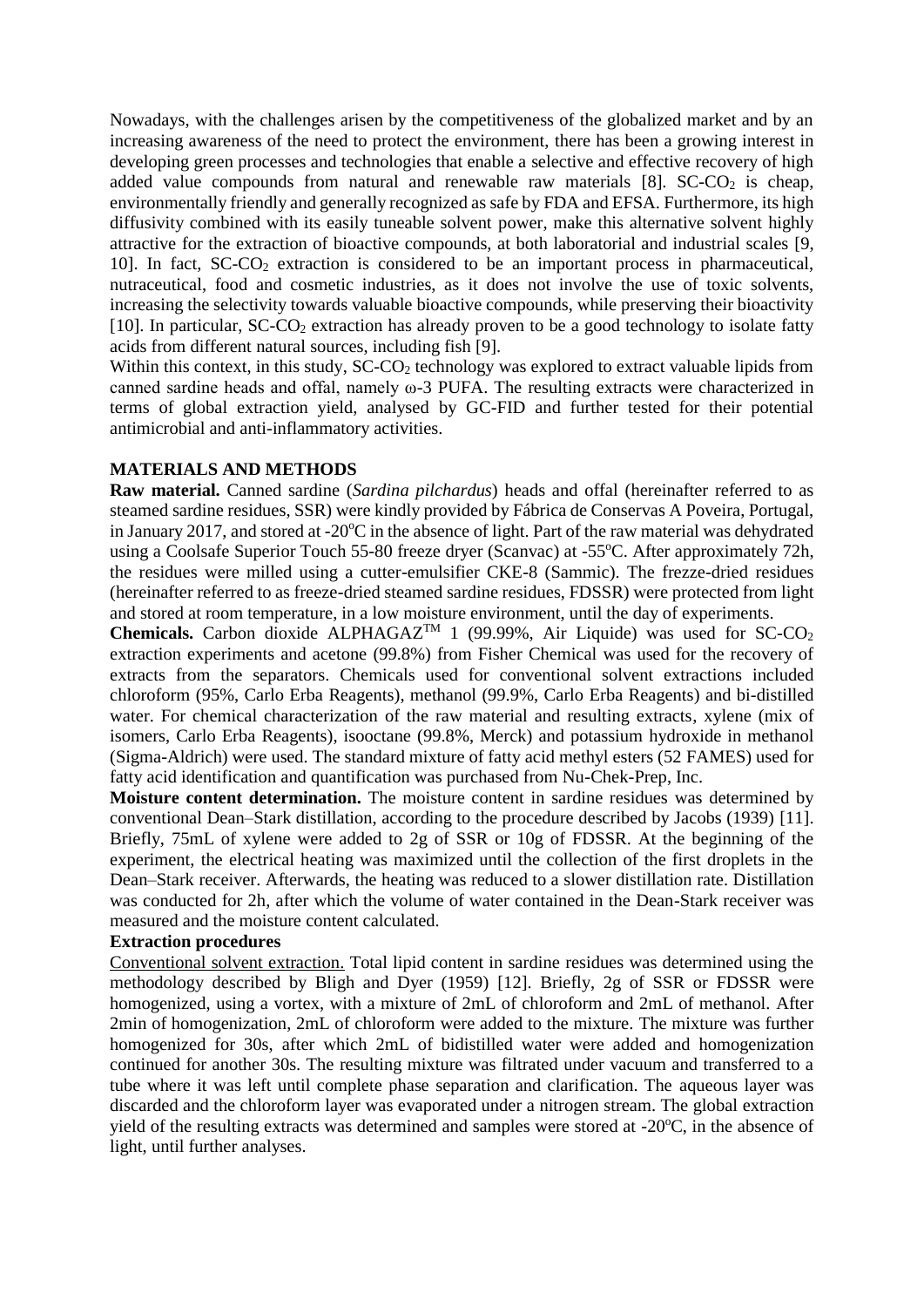Supercritical carbon dioxide extraction. SC-CO<sub>2</sub> extractions were carried out in a supercritical fluid extraction system (SFE-500F-2-C50, Thar Technology) described elsewhere [13]. Briefly, 10g of FDSSR were placed on the extraction vessel packed with laboratory glass beads to ensure a uniform distribution of solvent flow. Taking into account, the work developed by Létisse and co-workers (2006) concerning the extraction of eicosapentaenoic acid (EPA) and docosahexaenoic acid (DHA) from sardine  $[14]$ , herein SC-CO<sub>2</sub> extractions were performed by varying pressure (300, 425 and 550bar) and temperature  $(35, 55 \text{ and } 75^{\circ}\text{C})$ . All experiments were conducted under a continuous fixed  $CO_2$  flow rate of  $25g/min$ .  $CO_2$  was expanded into the first fraction collector, set at 60bar and 25ºC, in which the extracts were recovered during 135min. After extraction, the extract remaining in both separators was recovered using acetone. The solvent was evaporated under a nitrogen stream and the global extraction yield of the resulting samples determined. Samples were stored at  $-20^{\circ}$ C, in the absence of light, until further analyses.

## **Extracts characterization**

Transesterification of extracts. Glycerides contained in the extracts were converted in methyl esters following the transesterification method described in the NP EN ISO 5509 2003 [15]. Briefly, after solubilisation of the dry extracts in isooctane, a solution of potassium hydroxide in methanol (2N) was added to the mixture. The resulting sample was then vigorously mixed for 30s. After complete phase separation and clarification, 2µL of the top layer were collected and injected in the gas chromatograph.

Gas Chromatography analyses of extracts. GC-FID analyses were carried out using a ThermoQuest Trace GC 2000 (CE Instruments, Ltd.) gas chromatograph coupled with a flame ionization detector. The separation of sample components was achieved using a J&W DB-23 capillary column (Agilent Technologies, Inc.),  $60m \times 0.25mm$  I.D. and  $0.25\mu m$  phase thickness. The oven temperature program started at 70 $^{\circ}$ C up to 195 $^{\circ}$ C, at a rate of 5 $^{\circ}$ C/min. Temperature was kept at 195 $^{\circ}$ C for 30min. Then continued increasing at a rate of  $5^{\circ}$ C/min until 220 $^{\circ}$ C, and kept at 220 $^{\circ}$ C for 65min. Helium was used as carrier gas. The injector temperature was 220ºC and the detector temperature was 280°C. Fatty acid methyl esters (FAMES) were identified by comparison of relative retention times in the samples with those obtained for a standard mixture of 52 FAMES.

## **Antimicrobial activity**

Bacterial test strains. *Staphylococcus aureus* ATCC 6538 and *Escherichia coli* ATCC 8739 were the strains selected as representative of Gram-positive and Gram-negative species, respectively, which are relevant as foodborne pathogens.

Preparation of extract stock solutions. Extract stock solutions were prepared in cation-adjusted Mueller Hinton broth (CAMHB, BD Difco) immediately before the antimicrobial susceptibility testing assay. Pipetting up and down 20 times was performed to ensure a homogeneous extract stock solution.

Evaluation of antimicrobial susceptibility. Antimicrobial susceptibility testing assay was performed according to the broth microdilution method of CLSI M07-A10 guidelines [16]. Briefly, extract stock solutions were dispensed in a 96-well round bottom microtiter plate and 2-fold serially diluted in CAMHB to obtain a concentration range of solutions. The inoculum was prepared using the direct colony suspension method and adjusted in saline solution to achieve a turbidity equivalent to a 0.5 McFarland standard. The adjusted inoculum was further diluted in CAMHB to ensure that, after inoculation, each well contained approximately  $5\times10^4$ CFU. Each inoculated microtiter plate was incubated under aerobic conditions at 37ºC for 24h. The lowest concentration of an antimicrobial agent that completely inhibited visible growth as detected by the unaided eye was recorded as the minimal inhibitory concentration (MIC). MICs were determined by examining the growth of each strain for three replicates. If two of the three results were the same, that MIC was used as the composite result. If the three results differed, the middle result was used. For each stock solution assayed, a positive control (CAMHB and diluted inoculum), a medium sterility control (CAMHB), and an extract sterility control (CAMHB and extract stock solution) were also tested.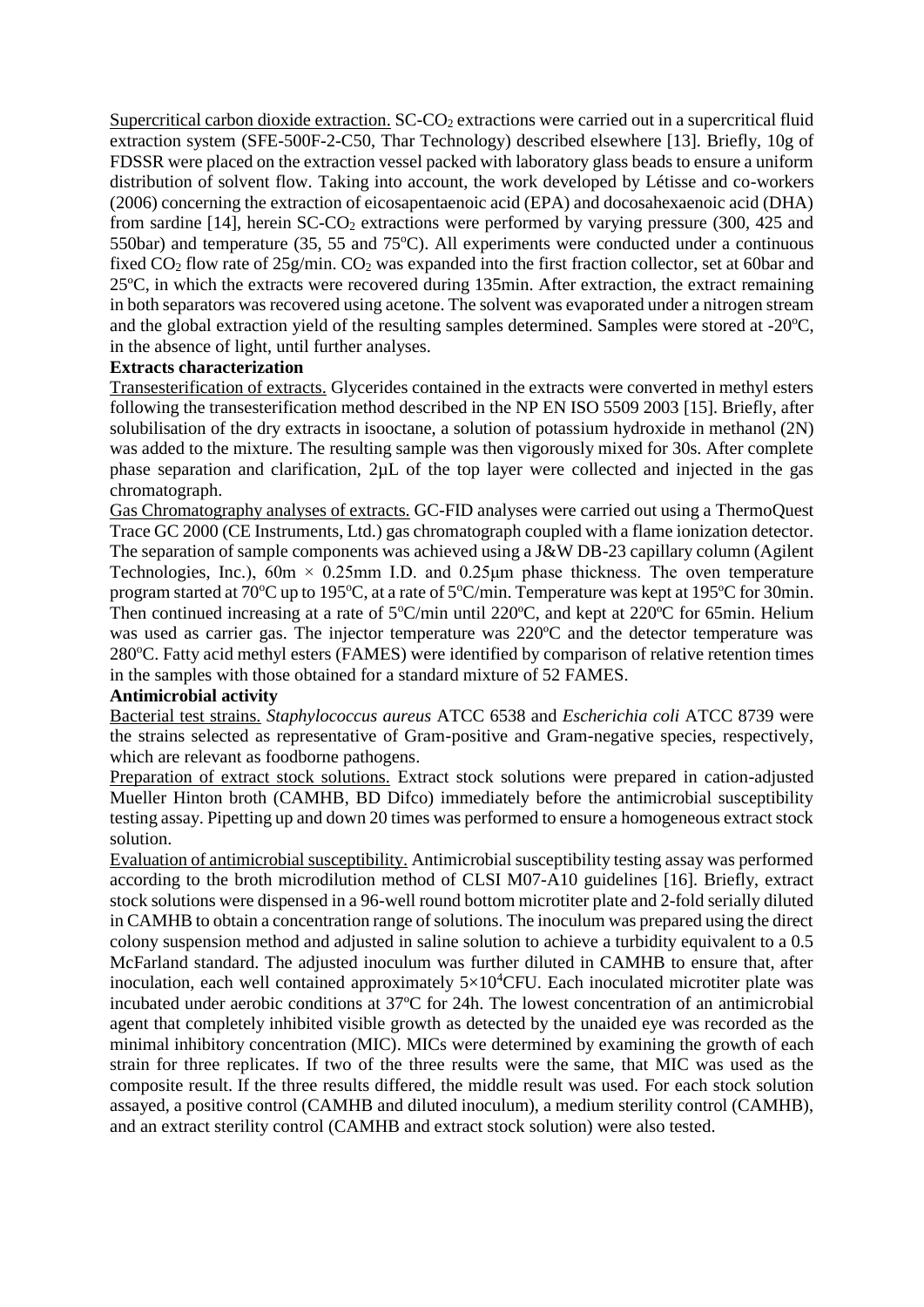#### **Anti-inflammatory activity**

Yeast test strains. *Saccharomyces cerevisiae* yeasts, strain BY4742\_CDRE-*lacZ*, were acquired from Euroscarf. Yeast cells were cultured using Synthetic Complete Supplement Mixture liquid medium, with 0.79g/L Complete Supplement Mixture (QBiogene), 6.7g/L Yeast Nitrogen Base (Difco), and 2% (w/v) glucose (Sigma-Aldrich).

Evaluation of anti-inflammatory potential. Anti-inflammatory potential of extracts was evaluated as described in the literature [17]. Briefly, cell suspensions were treated with the extracts for 90min at 30 $^{\circ}$ C under orbital shaking at 200rpm. After this incubation period, CaN/Crz1 inducer MnCl<sub>2</sub> was added to one aliquot of each condition to achieve a final concentration of 3mM. Induced yeasts were further incubated for 90min under the same conditions. After thorough homogenization, cells were submitted to a 20min incubation with Yeast Protein Extraction Reagent (Thermo Fisher Scientific, Inc.) at 37°C. Following cell lysis, ortho-nitrophenyl-β-galactoside, a β-galactosidase substrate, was added to the suspension. After an 80min incubation at  $30^{\circ}$ C, OD<sub>420</sub> was measured. Results were expressed in Miller units, considering several correction factors, and calculated as follows [17, 18]:

 $Miller \ unit = \frac{1000*(OD420-1.75*OD550)}{90*0.91*00690}$ 80∗0.01\*OD600

(Equation 1)

#### **RESULTS**

The method proposed by Bligh and Dyer (1959) is by far the most commonly used method for the extraction of total lipids. For this reason, in order to determine the total lipid content of canned sardine residues and to evaluate the performance of  $SC\text{-}CO<sub>2</sub>$  extractions, a B&D extraction was applied to both SSR and FDSSR. Furthermore, the moisture content of the residues was also evaluated. The results obtained are summarized in Table 1.

| <b>Residue</b>                        | Moisture content<br>$\mathcal{O}(6)$ | <b>Global extraction yield</b><br>$(g_{\text{extract}}/100g_{\text{dry residue}})$ |  |  |  |  |
|---------------------------------------|--------------------------------------|------------------------------------------------------------------------------------|--|--|--|--|
| Steamed sardine residues              | 67.5                                 | 38.39                                                                              |  |  |  |  |
| Freeze-dried steamed sardine residues | 2.9                                  | 24.99                                                                              |  |  |  |  |

When applying the conventional B&D extraction to SSR, the results obtained for total lipid content (38.39glipids/100gdry residue) were similar to those obtained by Batista et al. (2009) for raw sardine byproducts [19]. In that work, after a 7h Soxhlet extraction with ethyl ether, the authors found that the residues were composed by 14.5% of lipids, which is equivalent to 44.34glipids/100g<sub>dry residue</sub>. However, there was a decrease in the extraction yield when the B&D extraction was performed on FDSSR, in which only 65.10% of the total lipids were extracted, taking the yield obtained by B&D extraction of SSR as reference. This decrease may be due to a loss of lipids during the freeze-drying process, or due to a promotion of the extraction of more polar lipids by the water present in SSR (67.5% vs. 2.9% of water in FDSSR). In fact, the method proposed by B&D enables the extraction of all lipids present in the tissues subjected to extraction (originally performed on frozen cod muscle), which may include polar lipids, phospholipids and possibly lipids bound with other components from cellular membranes [14]. Regarding the moisture content, the results obtained for SSR (67.5%) are also in accordance with the value reported by Batista et al. (2009) (67.3%), after drying the sardine samples in an oven at 105ºC for 24h [19].

Once the total lipid content was known, in order to obtain natural extracts rich in bioactive lipids with potential health-promoting effects, SC-CO<sub>2</sub> extraction was explored and applied to FDSSR. The impact of pressure and temperature on the global yield and on the composition of each extract was studied and compared with the results obtained after B&D extraction. Table 2 shows the experimental conditions at which the SC-CO<sub>2</sub> experiments were carried out, as well as the global extraction yield obtained for each experiment. Extraction yields ranged from  $19.95g_{\text{extract}}/100g_{\text{dry}}$ residue (at 55°C and 300bar) to 27.41 g<sub>extract</sub>/100 g<sub>dry residue</sub> (at 75°C and 550bar). Considering the yield obtained by B&D extraction of FDSSR as reference (24.99glipids/100gdry residue), at higher pressures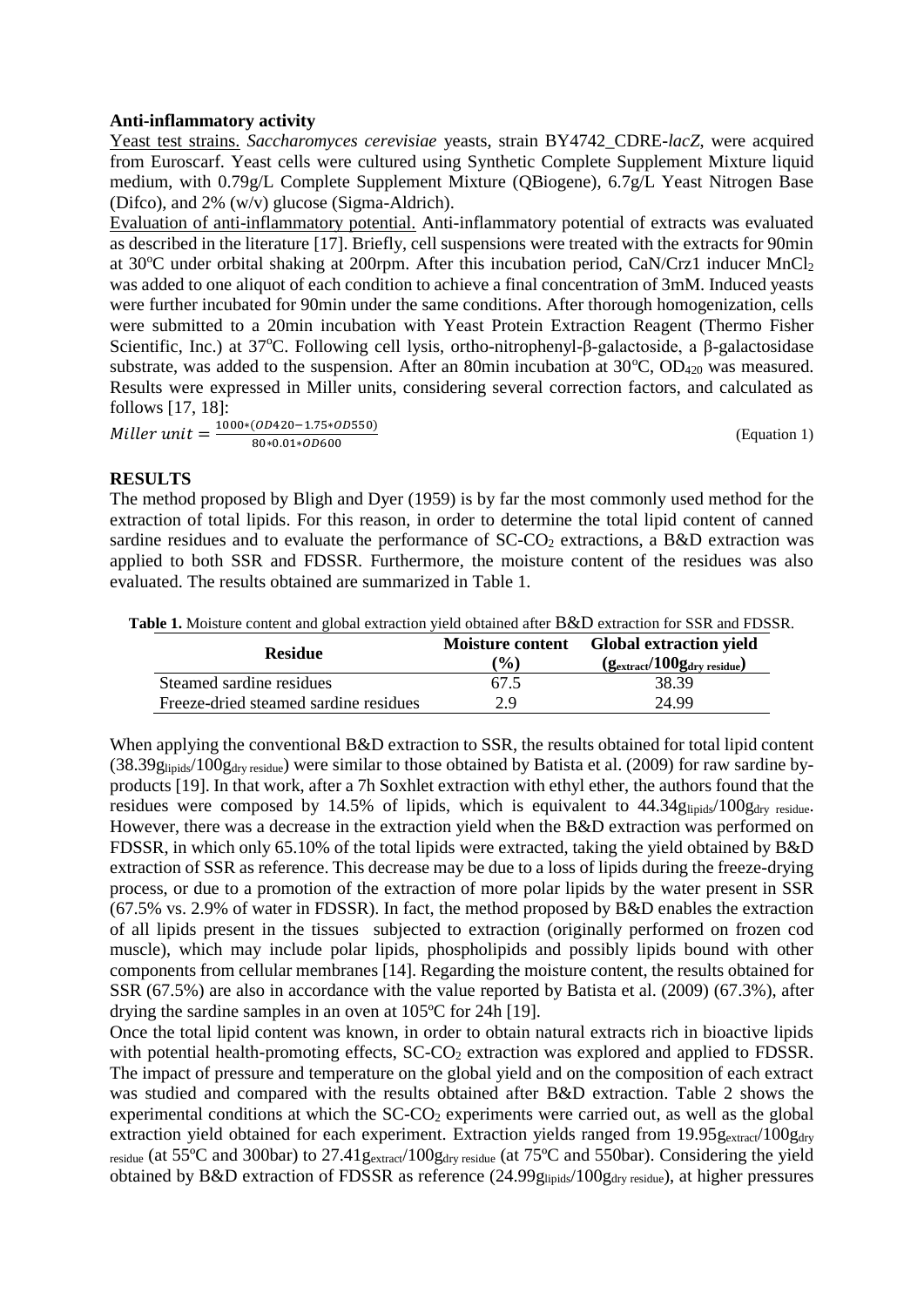(425 and 550 bar)  $SC-CO<sub>2</sub>$  was able to produce extracts with similar or even higher yields than those obtained by a conventional B&D extraction. In particular, the yield obtained at 300bar and 75ºC was 52.48% higher than the one achieved by other authors for freeze-dried sardine heads, at optimal conditions of 300bar and 75ºC [14]. However, in the referred work, extractions where conducted on 2.5g of residue for 45min at a  $CO<sub>2</sub>$  flow rate of 1.9g/min. The reduced sardine/ $CO<sub>2</sub>$ ratio and short extraction time may have led to a lower yield [14].

| <b>Temperature</b> | <b>Pressure</b> | $CO2$ density | <b>Global extraction yield</b>                   |  |  |  |  |  |
|--------------------|-----------------|---------------|--------------------------------------------------|--|--|--|--|--|
| $^\circ{\rm C})$   | (bar)           | (g/mL)        | $(g_{\text{extract}}/100g_{\text{dry residue}})$ |  |  |  |  |  |
|                    | 300             | 0.93          | 20.10                                            |  |  |  |  |  |
| 35                 | 425             | 0.98          | 25.81                                            |  |  |  |  |  |
|                    | 550             | 1.02          | 26.98                                            |  |  |  |  |  |
|                    | 300             | 0.85          | 19.95                                            |  |  |  |  |  |
| 55                 | 425             | 0.92          | 24.63                                            |  |  |  |  |  |
|                    | 550             | 0.97          | 26.84                                            |  |  |  |  |  |
|                    | 300             | 0.77          | 21.80                                            |  |  |  |  |  |
| 75                 | 425             | 0.85          | 23.97                                            |  |  |  |  |  |
|                    | 550             | 0.91          | 27.41                                            |  |  |  |  |  |

**Table 2.** Extraction conditions applied to FDSSR and respective global extraction yields. (Global extraction yields take into account the extract that is recovered during extraction and the extract that is recovered from the separators after depressurization of the system).

The extraction curves, which plot the cumulative extraction yield as a function of the extraction time, are shown in Figure 1 for all temperatures and pressures studied. The extraction yield increased with pressure for a fixed temperature, which follows the usual trend in supercritical fluid extraction of lipids from sardine and other natural sources [20, 21]. For instance, when working at 35ºC, by increasing pressure from 300bar to 550bar, a 41.66% increase in the extraction yield can be observed. This increase may be explained by the increase in  $CO<sub>2</sub>$  density with the pressure (for a constant temperature), thus enhancing the  $CO<sub>2</sub>$  capacity to solubilize the lipids. However, increasing temperature had no effect on extraction yields. For economic reasons, and to prevent the exposure of lipids to high temperatures, it is preferable to work at a lower temperature (35ºC). In Figure 1 is also possible to distinguish the two different mechanisms that are acting in the extraction. In the first minutes of extraction, the lipids that are readily available at the surface of sardine particles are extracted at a rapid and constant rate, in which the external mass transfer resistance is the controlling factor. A few minutes later, the lipids from deeper zones of the solid matrix start to be extracted by CO<sub>2</sub>, being the internal mass transfer resistance the controlling factor [21].



**Figure 1.** Extraction curves for SC-CO<sub>2</sub> extraction of FDSSR at different temperatures (35, 55 and 75°C) and pressures (300, 425 and 550bar). (Extraction curves take into account the extract that is recovered during the extraction time, but not the extract that is recovered from the separators after depressurization).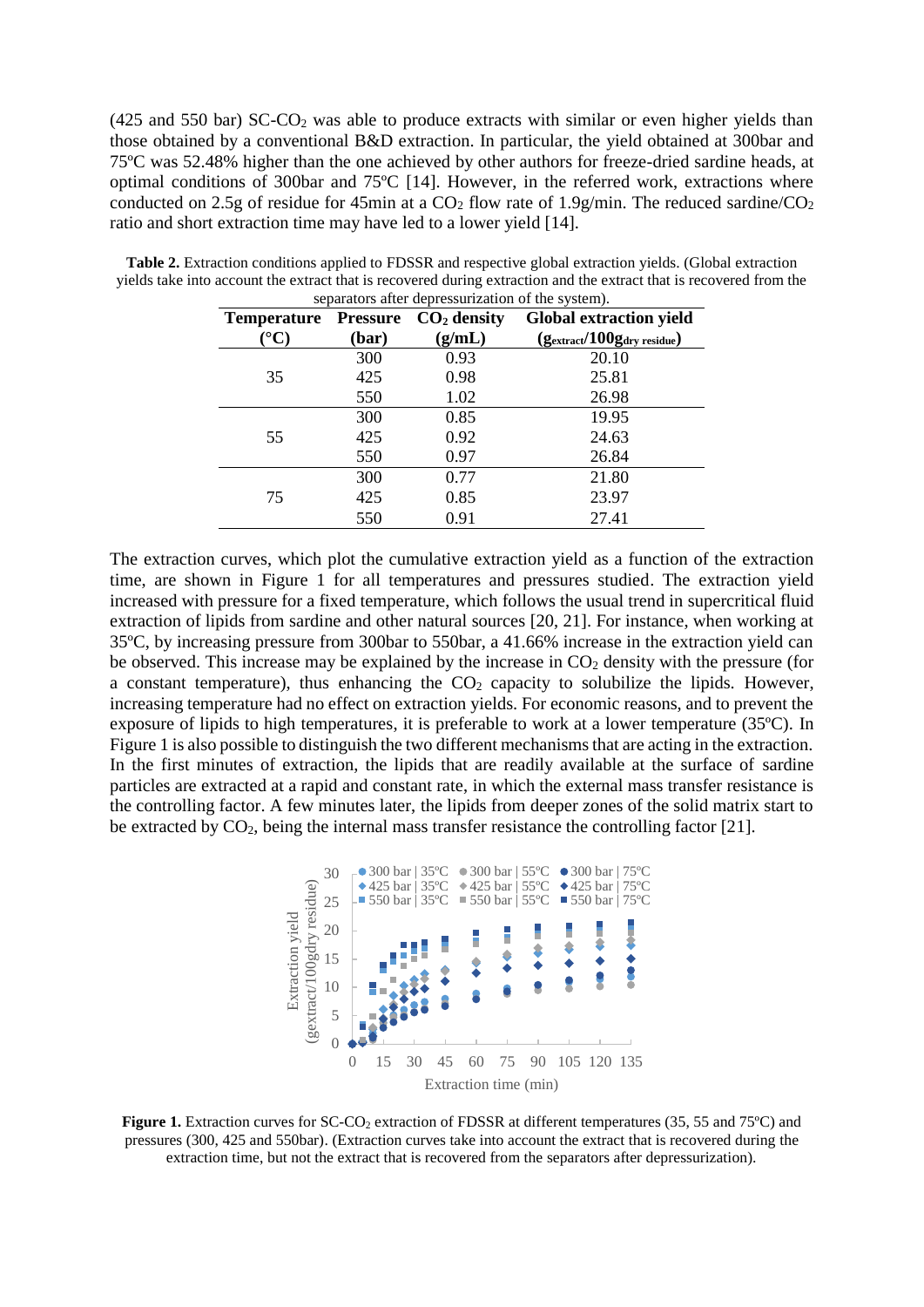Table 3 shows the main fatty acids (>5 $g_{\text{fatty acids}}/100g_{\text{fatty acids}}$ ) identified in sardine extracts obtained by  $SC-CO<sub>2</sub>$  and  $B&D$  extractions. The major components of all extracts are palmitic acid (C16:0), DHA (C22:6 (n-3)), oleic acid (C18:1 (n-9)), EPA (C20:5 (n-3)), myristic acid (C14:0), cetoleic acid (C22:1 (n-11)), stearic acid (C18:0), palmitoleic acid (C16:1 (n-7)), gadoleic acid (C20:1 (n-11)) and cis-vaccenic acid (C18:1 (n-7)). These results are in accordance with those reported in the literature for sardine extracts [14, 20].

The antimicrobial potential of sardine extracts was evaluated on *S. aureus* and *E. coli*, which were selected as representative of Gram-positive and Gram-negative bacteria, respectively. MIC results have shown that all extracts inhibited both bacterial test strains and that samples were more efficient (at least 15-fold higher) in inhibiting the Gram-positive than the Gram-negative selected bacteria (data not shown). Among all extracts, the sample obtained from SSR after B&D extraction was the most effective antibacterial agent against both *S. aureus* (0.29mgω3-PUFA/mL) and *E. coli* (9.24mgω3-  $PUFA/ML$ ). Nevertheless, SC-CO<sub>2</sub> extracts were as effective in inhibiting bacterial growth as the B&D extract resulting from FDSSR of both *S. aureus* (0.32mgω3-PUFA/mL) and *E. coli* (10.14mgω3- PUFA/mL).

In order to evaluate the anti-inflammatory effect of canned sardine residues extracts, tests were conducted in a yeast cell model system (yeast Ca2+/calcineurin/Crz1 reporter assay). Results showed that sardine extracts displayed a protective activity, showed by the inhibition of the induction of Crz1 (used to infer the anti-inflammatory potential of samples).

# **CONCLUSION**

In the study reported herein,  $SCCO<sub>2</sub>$  extraction was explored for the recovery of lipids from canned sardine residues, with special focus on PUFA. The influence of the main operating conditions on the extraction yield was studied, namely temperature and pressure. The best extraction yields were obtained when higher pressures were applied (up to 550bar), however, increasing temperature (up to 75ºC) did not enhance extraction yields or greatly modified the fatty acid profile of the resulting extracts. A minimum recovery of 19.95 gextract/100 gdry residue and a maximum of 27.41 gextract/100 gdry residue were obtained, which for higher pressures (425 and 550bar) represented an improvement (up to 8.83%) on global extraction yields, when compared with the results obtained for FDSSR after B&D extraction (24.99glipids/100gdry residue). Extracts were analysed for their fatty acid profile and the main compounds present in the extracts were found to be palmitic acid, DHA, oleic acid and EPA, which account for about half of the fatty acid composition of sardine residues. Results showed that sardine extracts inhibited both Gram-positive (*S. aureus*) and Gram-negative (*E. coli*) bacteria, in ranges of 0.29mg<sub>ω3-PUFA</sub>/mL to 1.01mg<sub>ω3-PUFA</sub>/mL and 9.24mg<sub>ω3-PUFA</sub>/mL to 16.08mg<sub>ω3-PUFA</sub>/mL, respectively. Sardine extracts have also shown an anti-inflammatory potential when tested in a yeast cell model system.

Since the solvent mixture used on the B&D extraction is not authorized for food applications, from the results obtained it can be concluded that  $SC\text{-}CO<sub>2</sub>$  extraction technology can be considered as a good alternative to this traditional solvent extraction method, thus enabling the valorisation of canned sardine heads and offal through their use in nutraceutical or food applications.

## **ACKNOWLEDGEMENTS**

The authors acknowledge the financial support received from the Portuguese Fundação para a Ciência e Tecnologia (FCT) through the POCI-01-0145-FEDER-016403 project and PEst-OE/EQB/LA0004/2011 grant. iNOVA4Health – ID/Multi/04462/2013, a program financially supported by FCT/Ministério da Educação e Ciência through national funds and co-funded by FEDER under the PT2020 Partnership Agreement is also acknowledged. Liliana Rodrigues and Ana A. Matias thank FCT for the financial support through the SFRH/BD/116002/2016 PhD grant and IF StartingGrant – GRAPHYT (IF/00723/2014), respectively. The authors are grateful to Fábrica de Conservas A POVEIRA. S.A. for providing the canned sardine residues.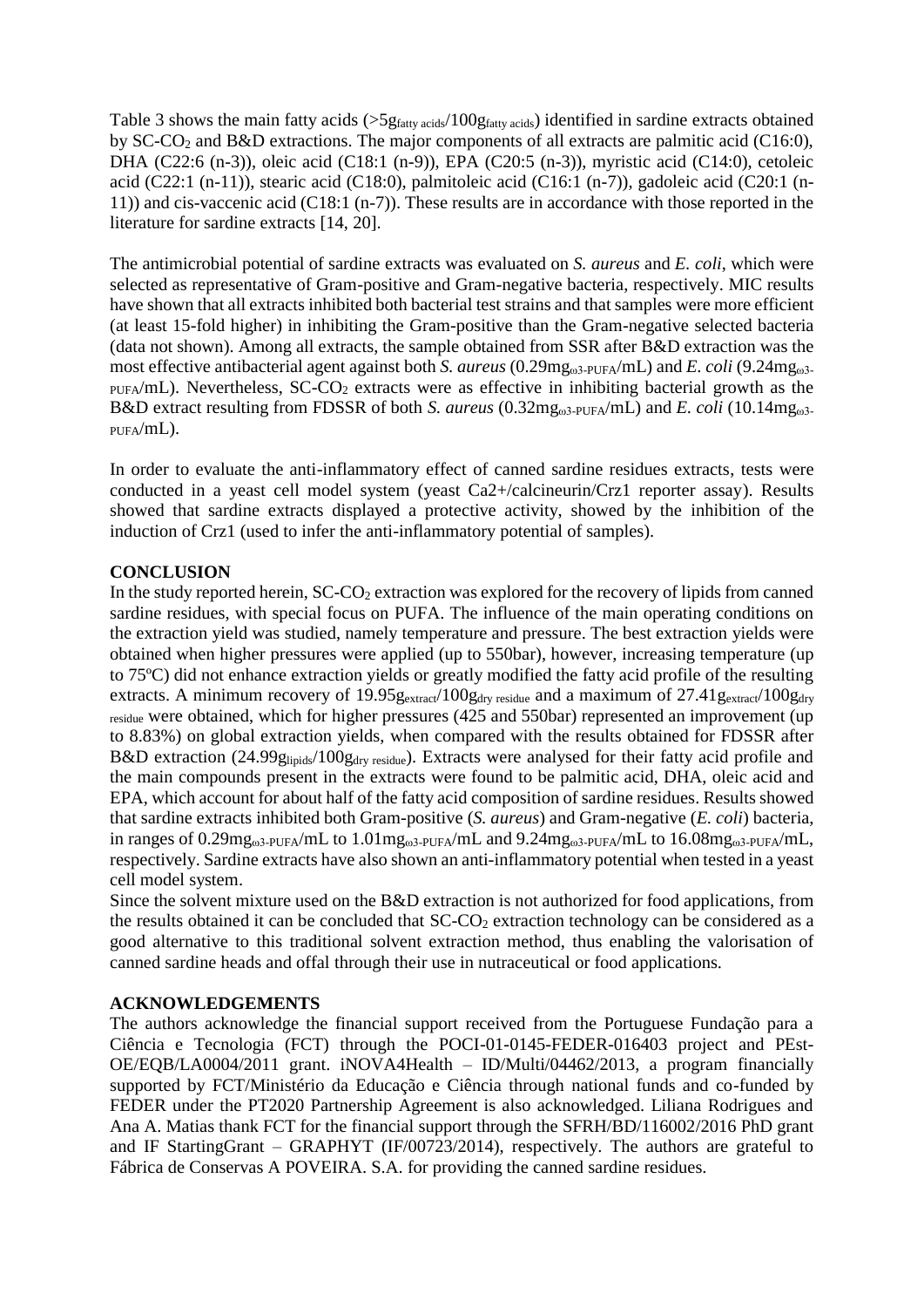| <b>Sample</b>                                   | <b>Fatty acid</b>                          | C14:0 | C16:0  | C16:1<br>$(n-7)$ | C18:0 | C18:1<br>$(n-9)$ | C18:1<br>$(n-7)$ | C20:1<br>$(n-11)$ | C20:5<br>$(n-3)$ | C22:1<br>$(n-11)$ | C22:6<br>$(n-3)$ | $\omega$ -3<br><b>PUFA</b> | $\omega$ -6<br><b>PUFA</b> | <b>SFA</b> | <b>MUFA</b> | <b>Total</b><br>FA |
|-------------------------------------------------|--------------------------------------------|-------|--------|------------------|-------|------------------|------------------|-------------------|------------------|-------------------|------------------|----------------------------|----------------------------|------------|-------------|--------------------|
| <b>Steamed sardine</b>                          | mg <sub>FA</sub> /g <sub>dry</sub> residue | 26,05 | 73,75  | 15,72            | 16,82 | 30,33            | 8,08             | 14,92             | 28,27            | 18,27             | 50,73            | 94,61                      | 10,72                      | 129,67     | 101,53      | 336,53             |
| residues                                        | mgFA/gextract                              | 67,86 | 192,13 | 40,96            | 43,82 | 79,01            | 21,06            | 38,87             | 73,66            | 47,61             | 132,16           | 246,47                     | 27,92                      | 337,81     | 264,49      | 876,69             |
| <b>Freeze-dried steamed</b><br>sardine residues | $mgFA/gdry$ residue                        | 15,82 | 49,01  | 10,13            | 9,64  | 23,21            | 3,85             | 11,33             | 22,35            | 9,27              | 32,28            | 67,57                      | 8,59                       | 83,08      | 63,91       | 223,14             |
|                                                 | mgFA/gextract                              | 63,31 | 196,08 | 40,53            | 38,58 | 92,88            | 15,39            | 45,32             | 89,42            | 37,09             | 129,14           | 270,35                     | 34,35                      | 332,39     | 255,69      | 892,78             |
| 300 bar   $35^{\circ}$ C                        | $mgFA/gdry$ residue                        | 7.95  | 27,45  | 5,14             | 5,53  | 11,74            | 2,80             | 5,01              | 6,46             | 4,87              | 8,71             | 21,62                      | 3,59                       | 46,00      | 32,58       | 103,79             |
|                                                 | $mg_{FA}/g_{extract}$                      | 66,88 | 230,93 | 43,28            | 46,49 | 98,76            | 23,58            | 42,15             | 54,32            | 40,94             | 73,32            | 181,88                     | 30,19                      | 387,03     | 274,09      | 873,20             |
| 300 bar   55°C                                  | mgFA/gdry residue                          | 9,28  | 24,46  | 4,77             | 4,50  | 8,88             | 2,37             | 4,41              | 5,18             | 4,37              | 7,25             | 17,60                      | 2,65                       | 42,50      | 28,87       | 91,62              |
|                                                 | mg <sub>FA</sub> /g <sub>extract</sub>     | 88,86 | 234,27 | 45,73            | 43,12 | 85,04            | 22,68            | 42,24             | 49,64            | 41,88             | 69,42            | 168,61                     | 25,38                      | 407,02     | 276,52      | 877,53             |
| 300 bar   75°C                                  | $mgFA/gdry$ residue                        | 10,62 | 30,88  | 5,82             | 5,83  | 12,34            | 2,79             | 4,99              | 6,61             | 4,63              | 9,07             | 22,29                      | 3,52                       | 52,94      | 35,45       | 114,19             |
|                                                 | mg <sub>FA</sub> /g <sub>extract</sub>     | 81,45 | 236,81 | 44,65            | 44,69 | 94,66            | 21,42            | 38,25             | 50,66            | 35,52             | 69,55            | 170,92                     | 26,97                      | 406,03     | 271,86      | 875,78             |
| 425 bar   $35^{\circ}$ C                        | $mg_{FA}/g_{drv}$ residue                  | 14,17 | 40,01  | 7,59             | 7,54  | 15,19            | 3,73             | 6,97              | 9,78             | 6,83              | 15,24            | 34,13                      | 4,65                       | 69,28      | 46,29       | 154,36             |
|                                                 | mg <sub>FA</sub> /g <sub>extract</sub>     | 81,35 | 229,76 | 43,58            | 43,30 | 87,24            | 21.42            | 40,02             | 56,15            | 39,23             | 87,53            | 196,00                     | 26,71                      | 397,82     | 265,83      | 886,37             |
| 425 bar   $55^{\circ}$ C                        | $mgFA/gdrv$ residue                        | 16,82 | 45,45  | 8,64             | 7,80  | 15,82            | 3,99             | 6,96              | 7,93             | 7,64              | 12,40            | 29,23                      | 4,42                       | 77,48      | 49,84       | 160,97             |
|                                                 | mg <sub>FA</sub> /g <sub>extract</sub>     | 91,50 | 247,25 | 46,98            | 42,42 | 86,03            | 21,69            | 37,87             | 43,13            | 41,57             | 67,46            | 159,00                     | 24,03                      | 421,46     | 271.11      | 875,60             |
| 425 bar   $75^{\circ}$ C                        | $mg_{FA}/g_{drv}$ residue                  | 11,47 | 33,21  | 6,25             | 6,51  | 13,03            | 3,28             | 6,11              | 8,00             | 8,43              | 12,92            | 28,67                      | 3,78                       | 57,27      | 43,37       | 133,09             |
|                                                 | mgFA/gextract                              | 76,07 | 220,29 | 41,45            | 43,20 | 86,44            | 21,78            | 40,55             | 53,08            | 55,91             | 85,71            | 190,16                     | 25,07                      | 379,92     | 287,72      | 882,87             |
| 550 bar   35°C                                  | $mgFA/gdry$ residue                        | 14,23 | 42,51  | 8,39             | 9,03  | 18,63            | 4,47             | 7,62              | 12,76            | 10,25             | 19,64            | 43,68                      | 6,03                       | 74,09      | 57,06       | 180,86             |
|                                                 | $mg_{FA}/g_{extract}$                      | 69,85 | 208,63 | 41,19            | 44,31 | 91,46            | 21,96            | 37,42             | 62,61            | 50,31             | 96,38            | 214,39                     | 29,60                      | 363,63     | 280,05      | 887,68             |
| 550 bar $\vert$ 55°C                            | <b>mg</b> FA/g <sub>dry</sub> residue      | 16,89 | 49,16  | 9,53             | 8,77  | 17,48            | 4,61             | 7,66              | 8,06             | 8,09              | 10.99            | 28,69                      | 4,68                       | 82,47      | 54,90       | 170,74             |
|                                                 | mg <sub>FA</sub> /g <sub>extract</sub>     | 86,11 | 250,70 | 48,61            | 44,73 | 89,13            | 23,49            | 39,08             | 41,11            | 41,24             | 56,06            | 146,30                     | 23,87                      | 420,53     | 279,98      | 870,68             |
| 550 bar   75°C                                  | <b>mg</b> FA/g <sub>dry</sub> residue      | 18,32 | 52,55  | 9,94             | 9,66  | 19,74            | 4,70             | 1,53              | 9,74             | 8,58              | 13,17            | 33,32                      | 5,77                       | 89,49      | 53,09       | 181,67             |
|                                                 | mgFA/gextract                              | 85,51 | 245,33 | 46,39            | 45,08 | 92,14            | 21,96            | 7,16              | 45,47            | 40,04             | 61,51            | 155,55                     | 26,95                      | 417,78     | 247,85      | 848,12             |

**Table 3.** Fatty acid composition (major compounds) identified in canned sardine extracts by GC-FID.

ω-3 PUFA: omega-3 polyunsaturated fatty acids

ω-6 PUFA: omega-6 polyunsaturated fatty acids

SFA: saturated fatty acids

MUFA: monounsaturated fatty acids

Total FA: total fatty acids